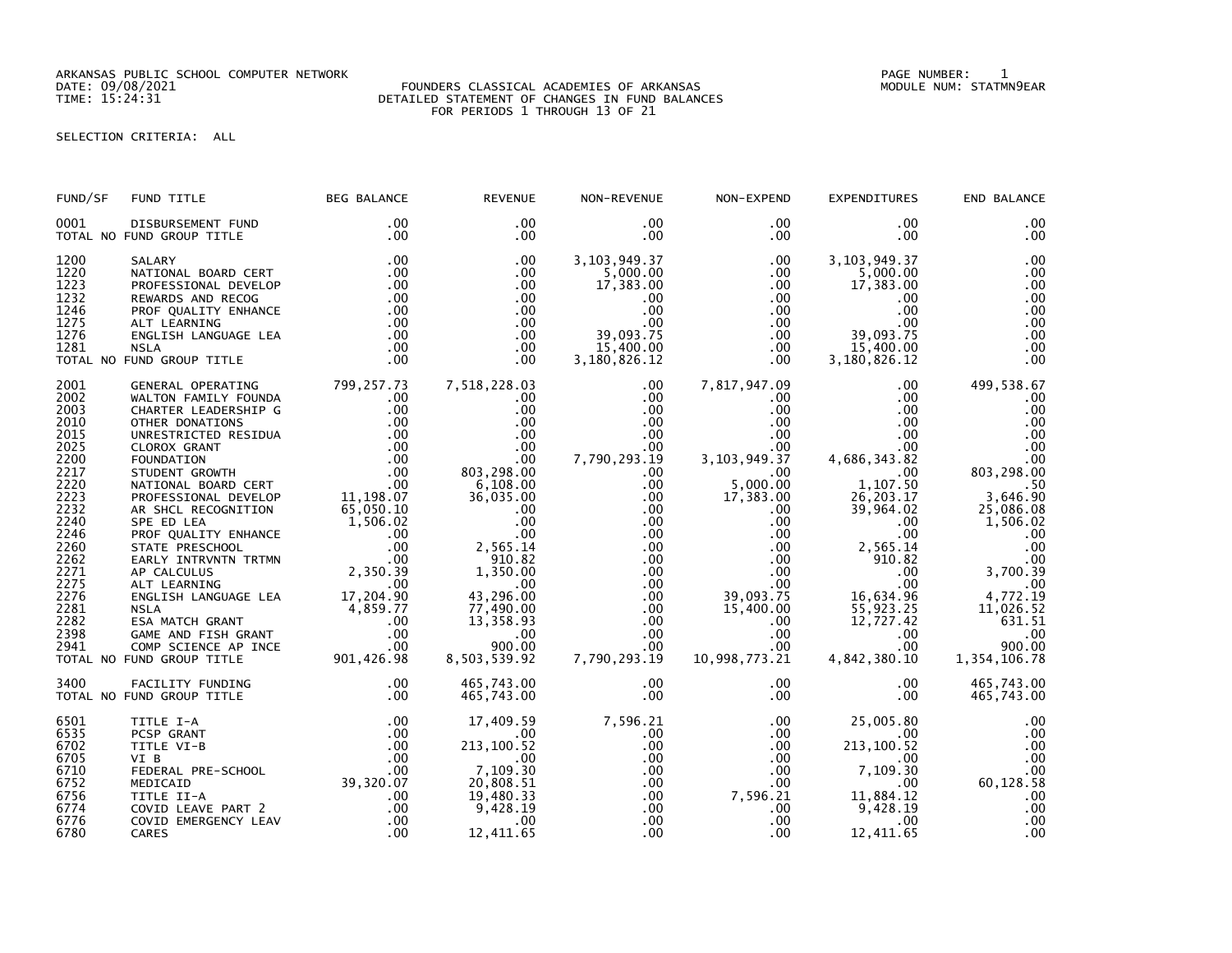ARKANSAS PUBLIC SCHOOL COMPUTER NETWORK PAGE NUMBER: 2

## DATE: 09/08/2021 FOUNDERS CLASSICAL ACADEMIES OF ARKANSAS MODULE NUM: STATMN9EAR TIME: 15:24:31 DETAILED STATEMENT OF CHANGES IN FUND BALANCES FOR PERIODS 1 THROUGH 13 OF 21

# SELECTION CRITERIA: ALL

| FUND/SF      | FUND TITLE                     | <b>BEG BALANCE</b>   | <b>REVENUE</b>  | NON-REVENUE | NON-EXPEND       | <b>EXPENDITURES</b> | END BALANCE                                  |
|--------------|--------------------------------|----------------------|-----------------|-------------|------------------|---------------------|----------------------------------------------|
| 6781         | ESSER II                       | .00                  | 9,001.53        | .00         | .00.             | 9,001.53            | .00                                          |
| 6786         | TITLE IV                       | .00                  | 14,621.20       | .00         | $.00 \,$         | 14,621.20           | .00                                          |
| 6788         | COVID SCHOOL MEALS             | .00                  | 40,698.46       | .00         | $.00 \,$         | 40,698.46           | .00                                          |
|              | TOTAL FEDERAL GRANTS FUND      | 39,320.07            | 364,069.28      | 7,596.21    | 7,596.21         | 343,260.77          | 60,128.58                                    |
| 7001         | ATHLETIC CROSS COUNT           | 507.69               | 83.96           | .00         | $.00 \,$         | 591.65              | .00                                          |
| 7002         | ATHLETIC BASKETBALL            | 1,260.94             | 1,713.20        | .00         | $.00 \,$         | 2,328.13            | 646.01                                       |
| 7003         | ATHLETIC VOLLEYBALL            | 1,665.86             | 2,884.61        | .00         | .00              | 2,738.35            | 1,812.12                                     |
| 7004         | ATHLETIC TENNIS                | 226.75               | .00             | .00         | .00              | 226.75              | .00                                          |
| 7005         | ATHLETIC GOLF                  | 1,289.42             | .00             | .00         | .00              | 657.10              | 632.32                                       |
| 7006         | ATHLETIC TRACK                 | .00                  | 6,456.01        | .00         | $.00 \cdot$      | 6,456.01            | .00                                          |
| 7007         | CHEER/DANCE                    | 1,649.65             | 6,154.41        | .00         | .00              | 7,804.06            | .00                                          |
| 7008         | GENERAL ATHLETICS              | 1.959.14             | 15,988.93       | .00         | .00              | 1,468.12            | 16, 479.95<br>398.03                         |
| 7009         | GATE FEES ATHLETICS            | .00                  | 3,145.03        | .00         | $.00 \times$     | 2,747.00            |                                              |
| 7010         | AFTERSCHOOL PROGRAM            | 35,048.46            | 49,865.90       | .00         | $.00 \,$         | 81, 393.17          | 3,521.19                                     |
| 7011         | UNIFORM ASSISTANCE             | 3,974.87             | 2,759.58        | .00         | $.00 \,$         | .00.                | $6,734.45$<br>5,252.09                       |
| 7012         | <b>HEALTH</b>                  | 5,360.50             | .00             | .00         | .00              | 108.41              |                                              |
| 7013         | WEIGHTLIFTING/PE               | 448.21               | .00             | .00         | $.00 \,$         | .00                 | 448.21                                       |
| 7014         | LACROSSE                       | 1,379.15             | .00             | .00         | .00              | .00                 | 1,379.15                                     |
| 7015         | E-SPORTS                       | .00                  | .00             | .00         | .00              | $.00 \,$            | .00                                          |
| 7016         | RUNNING CLUB                   | 813.80               | .00             | .00         | .00              | .00                 | 813.80                                       |
| 7018         | <b>GIRLS BASKETBALL</b>        | 2,854.67             | 50.00           | .00         | $.00 \,$         | 2,471.03            | 433.64                                       |
| 7019         | HS CHOIR                       | 1,261.71             | 30.81           | .00         | $.00 \,$         | 368.96              | 923.56                                       |
| 7020         | MUSIC                          | 1,137.57             | .00             | .00         | $.00 \times$     | .00                 | 1,137.57                                     |
| 7021         | <b>THEATRE</b>                 | 1,324.57             | .00.            | .00         | .00              | $.00 \,$            | 1,324.57                                     |
| 7022         | <b>ROBOTICS</b>                | 1,491.51             | 1,217.37        | .00         | $.00 \,$         | $.00 \,$            | 2,708.88                                     |
| 7023<br>7024 | STUDENT COUNCIL                | 1,027.36<br>1,754.31 | .00             | .00         | $.00 \,$         | 289.08              | 738.28                                       |
| 7027         | JR STUDENT COUNCIL             | 866.20               | .00<br>2,535.52 | .00<br>.00  | .00<br>$.00 \,$  | 289.08              | 1,465.23<br>649.62                           |
| 7030         | FINE ARTS                      | 915.29               | 1,016.75        | .00         | .00              | 2,752.10<br>524.50  | 1,407.54                                     |
| 7032         | <b>YEARBOOK</b><br><b>PROM</b> | 2,331.22             | 2,614.34        | .00         | $.00 \,$         | 3,677.93            | 1,267.63                                     |
| 7033         | LIBRARY                        | 1,857.49             | .00             | .00         | $.00 \,$         | .00                 | 1,857.49                                     |
| 7034         | SCHOLARSHIP                    | 588.08               | 174.68          | .00         | $.00 \,$         | .00                 | 762.76                                       |
| 7035         | FIELD TRIP                     | 80.39                | 123.12          | .00         | .00              | 66.50               | 137.01                                       |
| 7036         | CHESS CLUB                     | 97.19                | .00             | .00         | .00              | .00.                | 97.19                                        |
| 7037         | OUTDOOR CLUB                   | 80.90                | .00             | .00         | .00.             | .00                 | 80.90                                        |
| 7119         | JR HIGH CHOIR                  | 400.00               | .00             | .00         | .00              | 231.52              | 168.48                                       |
| 7215         |                                | 184.00               | .00             | .00         | $.00 \times$     | $.00 \,$            | 184.00                                       |
| 7810         | UPPER SCHOOL ACTIVIT           | 115.03               | .00             | .00         | $.00 \,$         | .00                 | 115.03                                       |
| 7860         | SENIOR TRIP                    | .00                  | .00             | .00         | $.00 \,$         | .00                 |                                              |
| 7861         | SENIOR CLASS 2022              | 38.37                | .00             | .00         | $.00 \times$     | .00 <sub>1</sub>    | $\begin{array}{r} 0.00 \\ 38.37 \end{array}$ |
| 7870         | NWACA GEN ACTIVITY             | 26,751.76            | 47,973.81       | .00         | $.00 \,$         | 25,742.39           | 48,983.18                                    |
| 7871         | TEACHER APPRECIATION           | 5,138.50             | 1,535.48        | .00         | .00              | 4,975.20            | 1,698.78                                     |
| 7880         | ENRICHMENT                     | 949.60               | 138.00          | .00         | $.00 \,$         | 153.00              | 934.60                                       |
| 7901         | LR ATHLETICS                   | 1,684.83             | 638.75          | .00         | .00 <sub>1</sub> | 2,196.86            | 126.72                                       |
| 7902         | LR BOYS BASKETBALL             | .00                  | 508.00          | .00         | .00              | 508.00              | .00                                          |
| 7903         | LR VOLLEYBALL                  | 2,134.05             | .00             | .00         | $.00 \,$         | 650.00              | 1,484.05                                     |
| 7920         | LR STUDENT COUNCIL             | 154.64               | .00             | .00         | $.00 \,$         | .00                 | 154.64                                       |
| 7921         | LR DRAMA                       | 2,650.94             | 192.00          | .00         | $.00 \,$         | .00                 | 2,842.94                                     |
| 7922         | <b>BLANK</b>                   | .00                  | .00             | .00         | $.00 \,$         | .00                 | .00                                          |